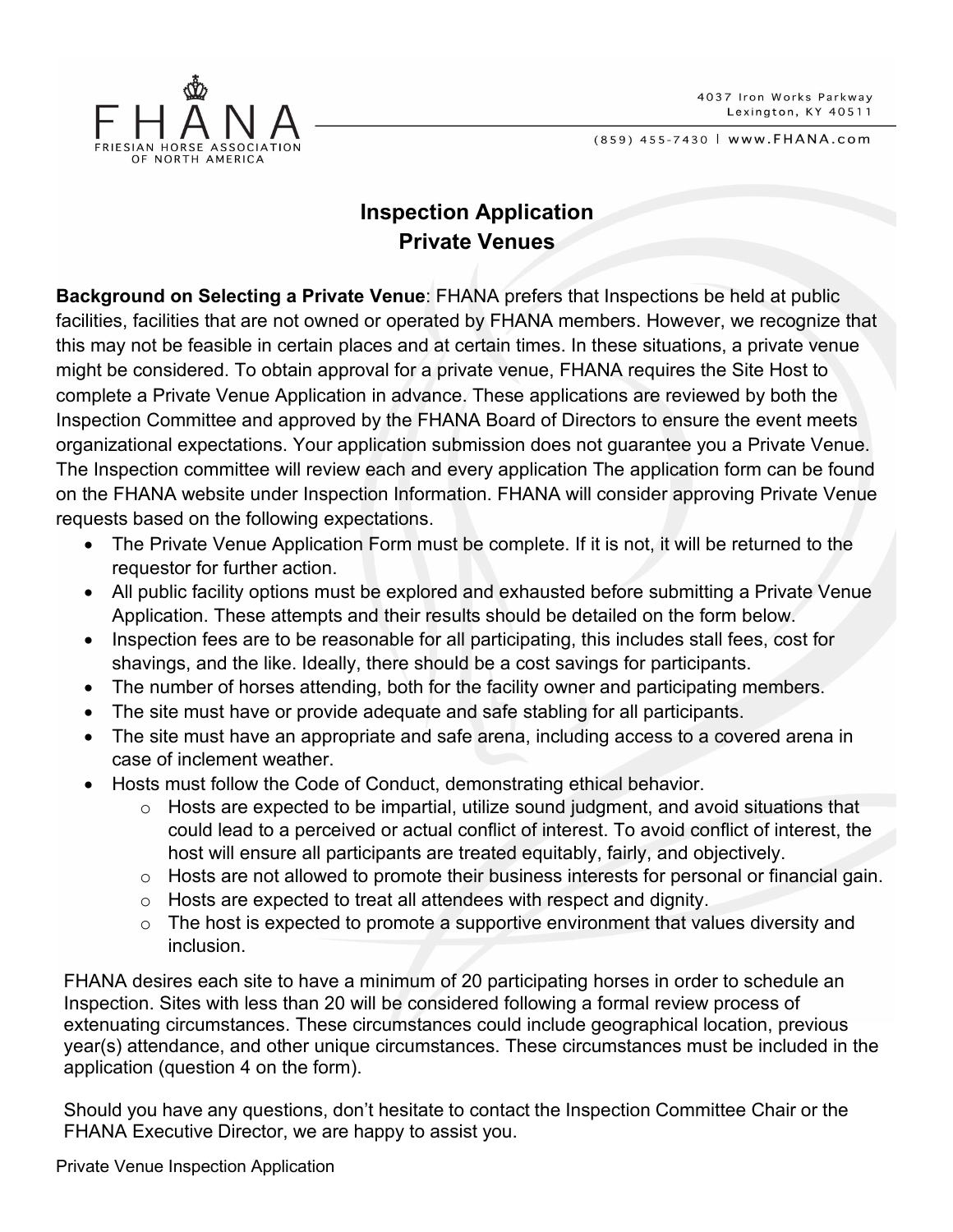

## **Private Venue Application Form**

**Site Name:** 

\_

**Site Location**

## **Site Host/Point of Contact**:

1. **Your Attempts to Secure Public Venue**: Please detail what public venues you contacted to secure an Inspection venue and your findings for each location:

- *2.* **Requested Date/Day of the week (Please List 3**):
- 3. **Cost Savings**: Is there cost savings for all participants? Please explain:\_
- 4. List any fees that will be charged for stalling, shavings, and the like:
- 5. **Participating Horses**: How many horses will be attending the proposed private venue? Number of private venue owner/operator horses:

Participating FHANA members horses:

Total number of horses:

Comments: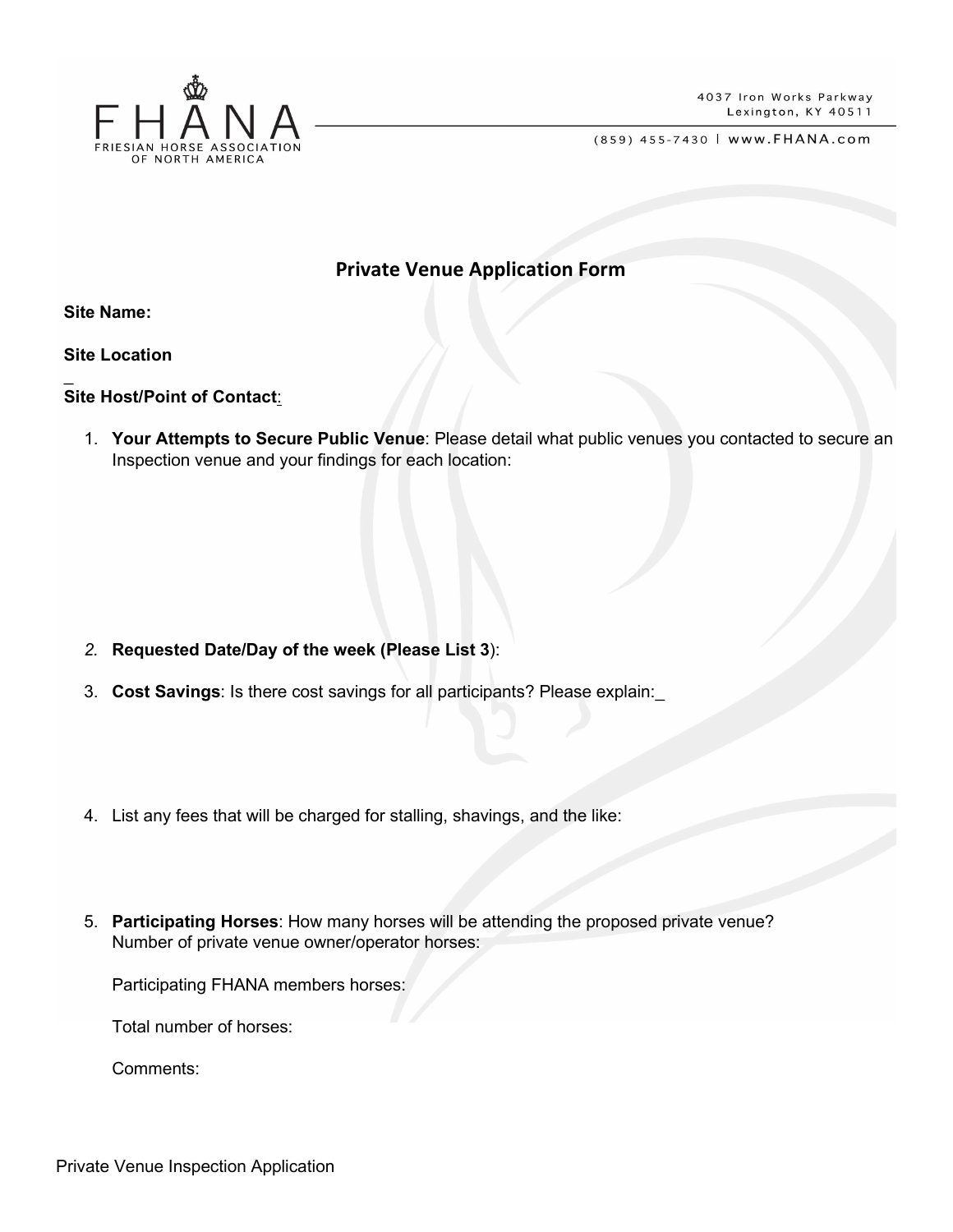

If there are less than 20 horses please explain your extenuating circumstances:

6. **Stabling**: How many stalls are available for the proposed private venue site?

Comments:

7. **Facilities:** Does the private site have an appropriate and safe arena, and access to a covered arena in case of inclement weather? <sub>No</sub>

Size of Indoor Arena Size of Outdoor Arena

8. **Ethical Standards**: Inspection Hosts are expected to be impartial, utilize sound judgment, avoid situations that could lead to a perceived or actual conflict of interest. They are expected to treat all attendees with respect and dignity and are not allowed to promote their business interests for personal or financial gain. Hosts promote a supportive environment that values diversity and inclusion and ensure all participants are treated equitably, fairly, and objectively. Please sign to indicate your understanding and intent to comply.

Name:

What are your plans as host to ensure compliance with these ethical standards?

9. **Is There Any Other Justification for the Private Venue**?

- 10. **What are your Insurance Requirements? Example: The Ionia Free Fair Association, its directors, employees and agents are named as Additional Insured as per written contract with respect to the General Liability policy described above and subject to provisions and limitations of the policy**
- 11. **Name of Commercial Airport:**